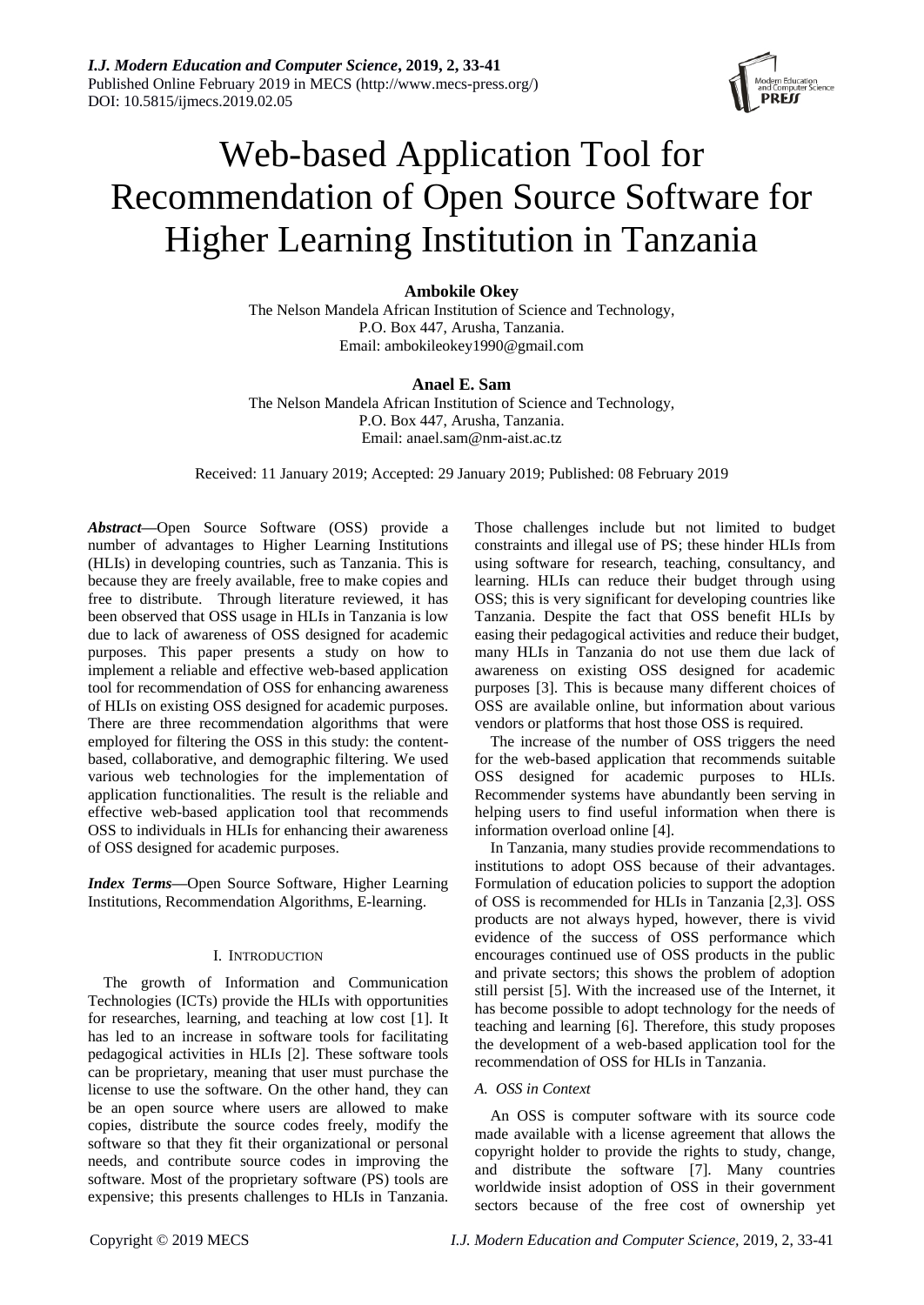providing a high level of security, good performance, and reliable service. For instance, Russia makes the use of OSS mandatory in its entire sectors meanwhile others are in the process of adoption [1]. OSS offer several benefits to HLIs as it can be customized to suit the organizational needs. Thus, lecturers and students are no longer forced to use illegal copies of software tools. Eventually, using OSS can contribute to a reduction in running costs, these core benefits are whys for the need and adaption of OSS [7]. OSS in HLIs lies into various categories but not limited to: learning management tools, content management tools, and collaboration tools. Various HLIs Worldwide have adopted OSS for various applications such as in course management and electronic portfolios due to several advantages OSS have over PS [5].

OSS perform a vital role in the success of many HLIs in the world, but many HLIs face a number of challenges. For instance, many people in Oman Sultan Qaboos University are not aware of OSS, leading to its low usage [7].

Some of OSS provide e-learning platforms, the learning management system (LMS) such as Moodle. LMS provides HLIs with a centralized set of tools to help the HLIs succeed in various aspects of curricula such as managing course catalogues, record data from learners, and providing reports to management [8]. In today's education various OSS play a great role in assisting people in HLIs to carry out their tasks, to mention few: Latex for authoring research papers, python for data analysis, android studio for mobile application development, and QGIS for creating, editing, analyzing and publishing geographical information.

# *B. E-Learning Technologies Adoption Challenges in HLIs in Tanzania*

E-Learning refers to the use of ICTs to enhance and support teaching, learning, and research. This has transformed a traditional way of doing pedagogical activities. E-learning technologies can be in hardware form (Televisions, Digital Versatile Disks (DVDs), Radio) or in software form (E-learning platforms, web-based technologies, software applications) [2]. Software elearning technologies can be proprietary or open source. Albeit the significance of E-learning in education and research its adoption in Tanzanian HLIs though at an increasing rate is apparently low [5, 9].

Lack of enough financial resource to budget for elearning tools is a challenge to many HLIs in Tanzania, this is due to the fact that the Government of Tanzania has reduced public funds [10].

OSS tools such as Moodle require Internet infrastructure to operate but other OSS tools such as Latex do not require Internet to operate. There are various challenges faced in utilizing the OSS because as OSS differ in characteristics, so the challenges. Few of OSS tools require the organizational support of ICT infrastructures whilst many do not. However, the ICT infrastructures support is no longer a challenge due to the high rate of growth of Internet connectivity in Tanzania where most of the telecommunication companies offer up

to 4G service to their subscribers [11]. Several OSS tools addressed in this study do not require Internet for them to operate, rather they solely require it during downloading and updating.

Despite the benefits provided by OSS tools, and ICT infrastructure provided by the government of Tanzania, the implementation of OSS tools in HLIs is still low due to a number challenges: lack of systemic approach to ICT implementation, awareness and attitude towards ICTs, administrative support, technical support, staff development, lack of ownership, and inadequate funds [2]. Nevertheless, most of these challenges are not common to all OSS tools, they are most relevant to elearning platforms as they require the involvement of the entire organization.

Generally, the most commonly observed challenge that slows down the adoption process is the knowledge gap between students, academics, system administrators, and lab scientists over the existing e-learning technologies [3].

# *C. Recommender Systems Concept*

A recommender system is a software tool and technique providing suggestions for items that may be of use to the user. Users during their online sessions encounter information overload. The recommender systems enrich their decisions on available information. Recommender systems are designed to help individuals who lack sufficient personal experience to evaluate a large number of items that an online platform may provide [4].

There are different classes of recommendation approaches:

- *1)* Content-based: The system learns to recommend items that are similar to ones that user liked in the past. The similarity of items is calculated based on the features associated with compared items.
- *2)* Collaborative filtering: The system recommends to the active user the items that other users with similar taste liked in the past. The similarity in the taste of two users is calculated based on the similarity in the rating history of the users.
- *3)* Demographic: The system recommends items to a user based on their demographic profiles such as age, education, gender etc.
- *4)* Knowledge-based: The system recommends items based on specific domain knowledge about certain item features meet user needs and how that item can be useful for the user. In this system, a similarity function estimates how much the user needs to match the recommendations.
- *5)* Community-based: The system recommends items based on the preferences of users friends.
- *6)* Hybrid recommender system: This system is based on a combination of different techniques mentioned above. This system tries to use the advantages of one technique to fix the disadvantage of another technique.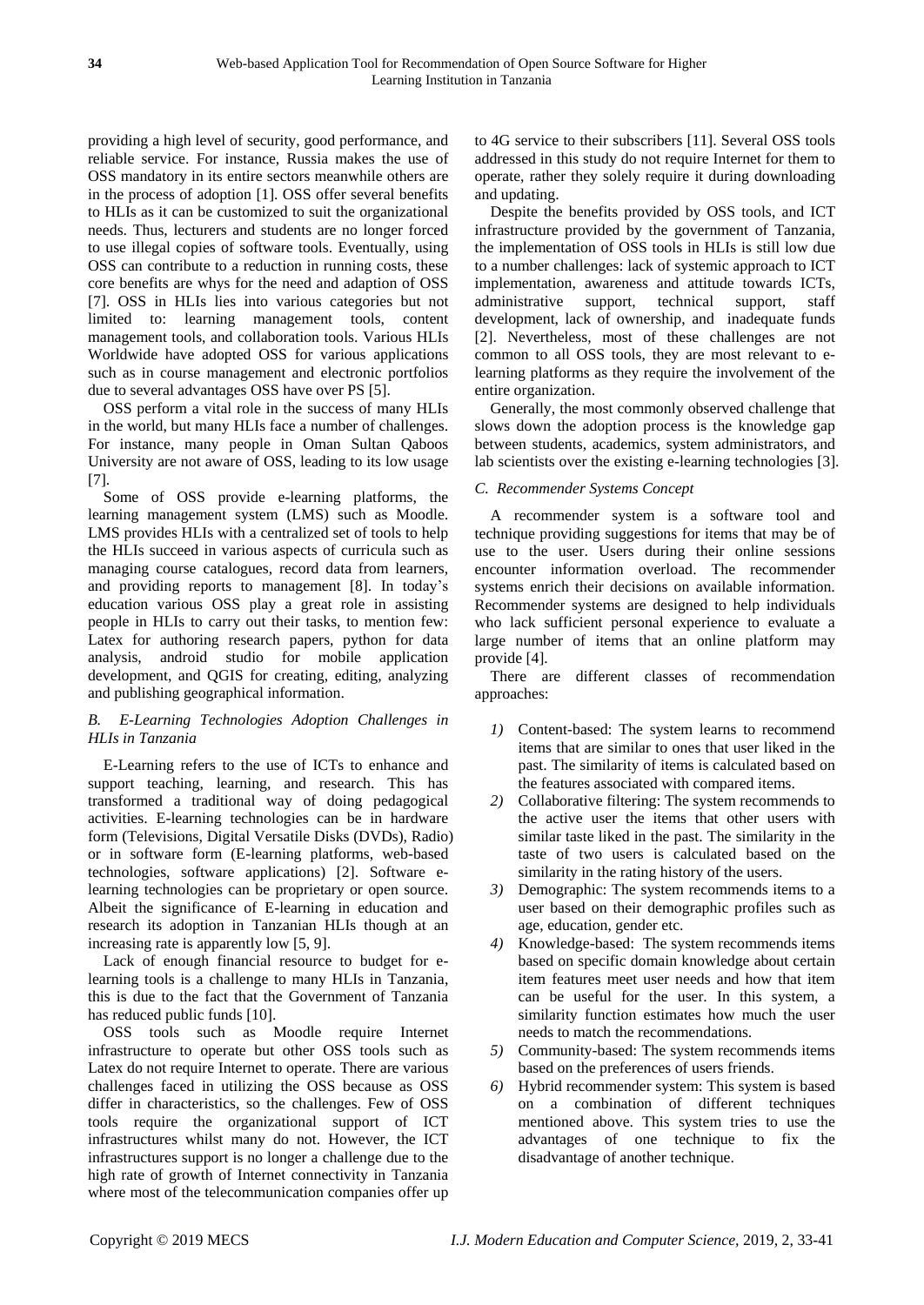This study presents how the web-based application tool for the recommendation of OSS for HLIs is developed using demographic, content-based, and collaborative filtering recommendation techniques. The viability of the developed application would be: to enhance individual awareness in HLIs on existing OSS designed for academic purposes, to improve usage of OSS in HLIs, to improve quality of pedagogical activities through improving usage of OSS designed for academic purposes, and reduce software illegality issues because many people in HLIs in Tanzania are using cracked PS.

The rest of this paper is organized as follows: the second section presents related works. The third section describes the methods used for requirement gathering and development of the web-based application. The design of the web-based application that includes decision-tree of the recommendation process is present in section four. Key functionalities of the web-based application are described in section five. The sixth section presents the results of the implementation of the design and key functionalities. Discussion of results obtained is done in section seven. Finally, the conclusion has been drawn in section eight.

#### II. RELATED WORKS

This section of the paper presents several approaches that have been done to promote and facilitate the adoption of OSS among communities.

## *A. Alternative Educational Framework*

Alternative education framework which is referred to as a research methodology to identify free and open source software (FOSS); colleges of applied sciences in different regions of the sultanate in Oman used this framework. It is aimed at identifying a list of FOSS to replace PS used in courses of a bachelor degree in information technology (BIT) [1]. This framework presented a list of FOSS for use in BIT, but the list was in a paper-based which may face challenges like storage and ease of access and it was for a single educational area of specialization. In consequence, it needed improvement so that it can be accessed by many people without any restriction, and also includes more academic areas of specialization.



Fig.1. Decision Tree of the Recommendation Algorithms

### *B. Sourceforge Website*

Sourceforge is a website for publishing open source projects (OSPs). It allows the community to share OSPs by contributing to its improvement. Despite having many projects, Sourceforge treats educational software as a single category, thus there are no recommendations of OSS based on its usefulness to particular pedagogical activity or as an alternative to certain PS to stakeholders in HLIs [12].

#### *C. Alternativeto Website*

Alternativeto.net is a website that provides alternative recommendations to software. It does not allow direct download rather provide a link to an official website of the software, also like source forge as it treats educational software as a large category as a consequence there are no recommendations of OSS based on its usefulness to particular pedagogical activity or stakeholders in HLIs [13].

#### III. METHODOLOGY

This section of the paper presents the methods used to establish the requirements and development of the webbased application.

#### *A. Requirement Gathering and Analysis*

We used both qualitative and quantitative research methods for requirements gathering. The requirements were analysed and it appeared that majority of the respondents wanted to get recommendations of useful OSS designed for academic purposes, to be able to view and download OSS and to receive email notification about OSS recommendations. However, some requirements were not very clear which led to the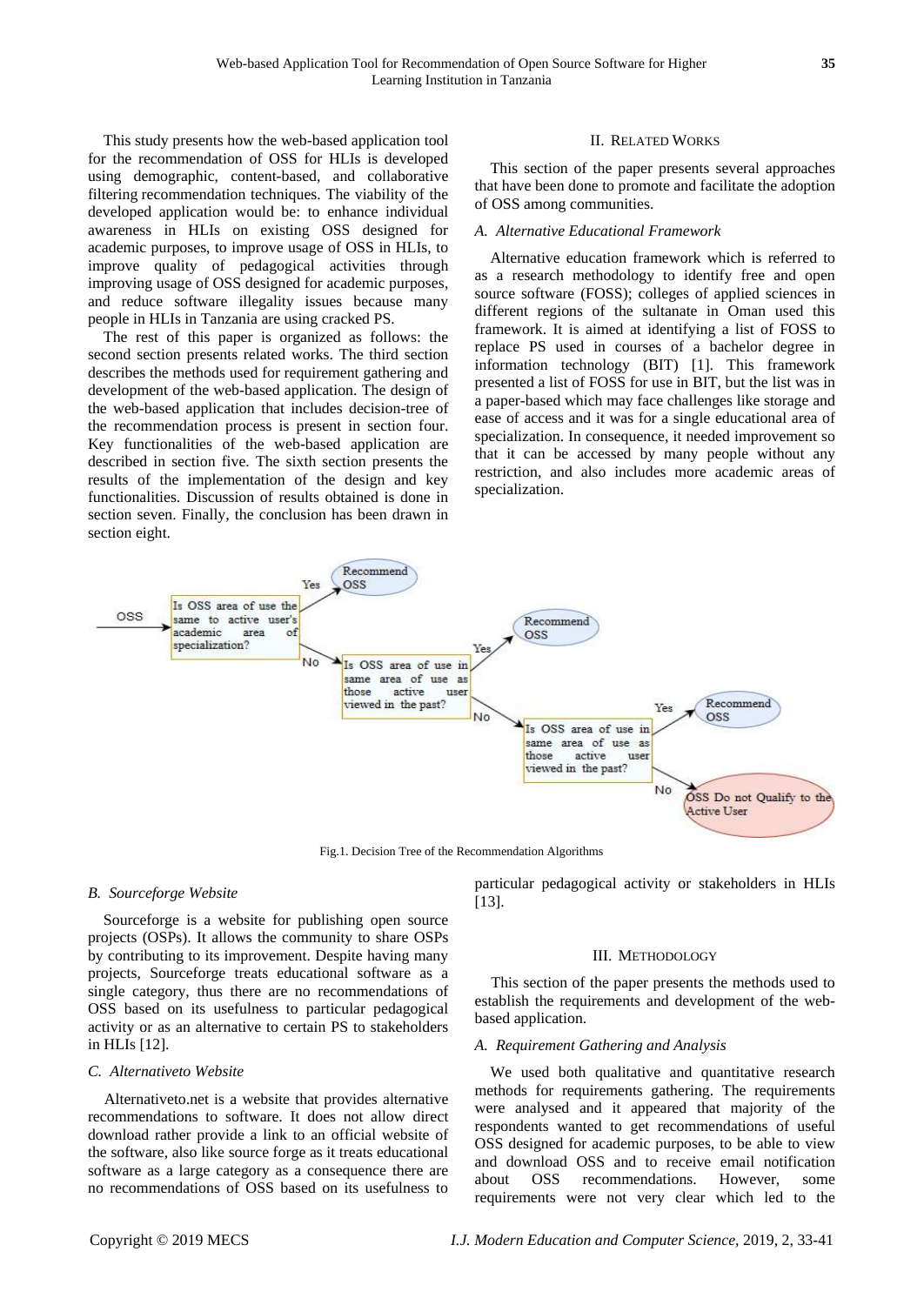application of evolutionary prototyping as it allows getting users' feedback during development.

## *B. Web-based Application Development*

Prototyping is a process of designing and building a scaled-down but working version of the desired system [14]. In this study, evolutionary prototyping was employed, and basic requirements were gathered and analysed. Then the prototype was built and it was improved based on users' feedback. This process was iterative until we got the final version that users were satisfied with.



Fig.2. Architecture of the Web-based Application

#### IV. DESIGN OF THE WEB-BASED APPLICATION

In this section, the design of the web-based application is conducted. It presents a structure of the recommendation algorithms, the architecture of the webbased application and tools used for development.

## *A. Web-based Application Architecture*

The application runs on a three tiers architecture as shown in fig.2. The application is accessed through the Internet. The users and OSS data are stored on the database server, the application's functions and other application's rules and procedures files are stored in the application server. This ensures more security as the application server checks the request to the database before forwarding to the database server.

## *B. Structure of the Recommendation Algorithms*

In this subsection, the structure of how the recommendation process works is presented using the decision tree. The application checks if the uploaded OSS academic area of use is the similar to active user's academic area of specialization, or if it is in the same area of use as those the active user viewed in the past, or if it viewed by other users that share academic area of specialization with the active users. The summary of the decisions is shown in fig.1.

## *C. Tools used for Development*

This subsection of the paper presents web technologies used to implement the application and various server configurations. Web technologies are the collection of technologies that were developed as part of the birth of the world wide web [15]. They are the foundation of the development of web applications.

## *1) Hypertext Preprocessor*

Hypertext Preprocessor (PHP) is an open-source server-side scripting language, it is used to generate dynamic web pages [16]. PHP can be used together with different web technologies such as Hypertext Markup Language (HTML) and Structured Query Language (SQL). In this study PHP is used to accept data from the client and send them to the database server for storing, to implement different functions that are executed on the server and also to define and enforce security measures.

#### *2) Cascading Style Sheet*

Cascading style sheet (CSS) is used for formatting the web page, it deals with the physical and visual display of the document [17]. CSS can be used as an inline style sheet, inline style attribute or from an external file. The external file gives the best advantage of using CSS as separate document contents and document layout because web developer will need to change only one document to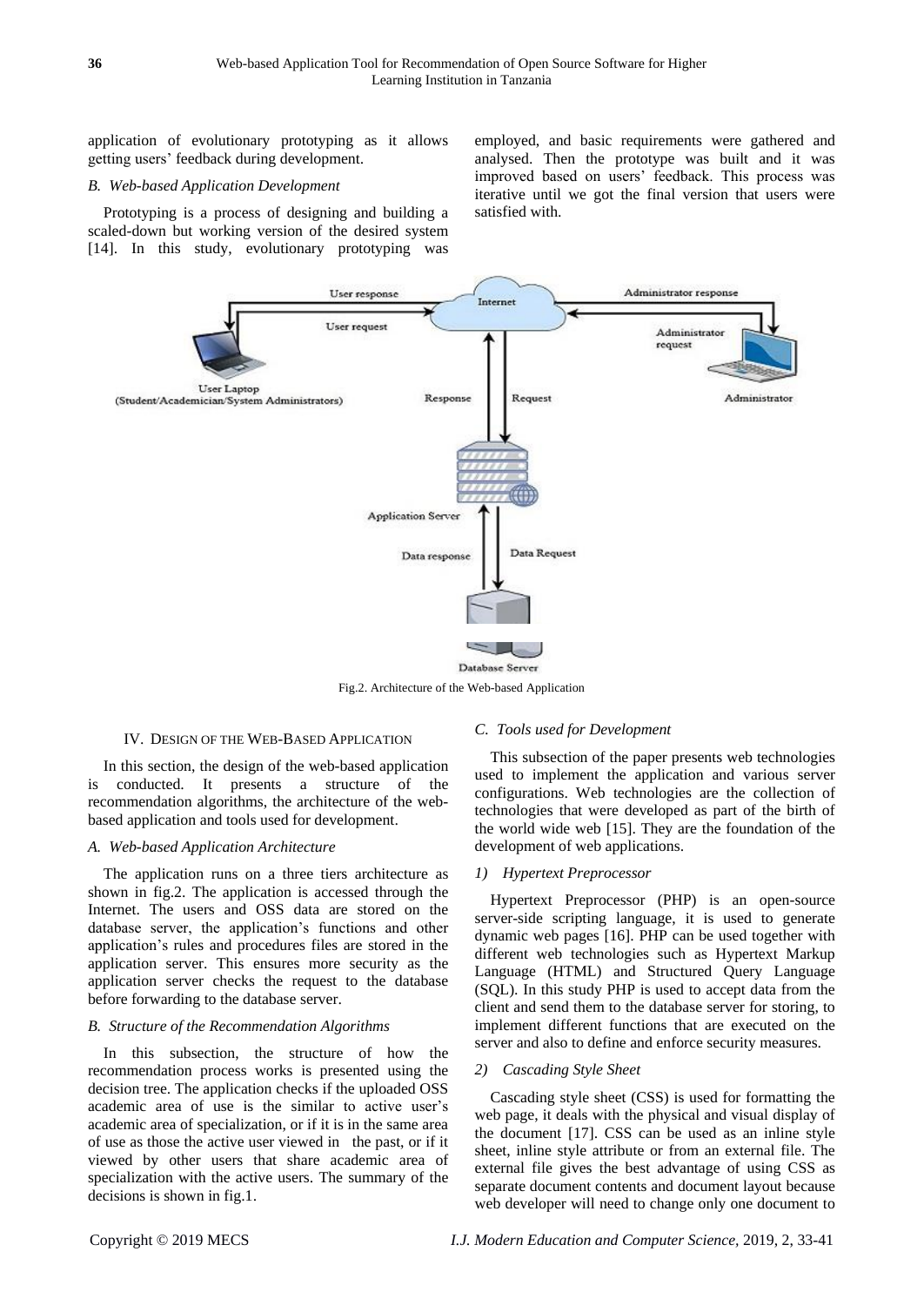control all web pages. CSS is used to format the physical structure of the HTML pages.

# *3) HTML*

HTML is the main markup language for displaying web pages and other information that can be displayed in the web browser [17]. It is used to generate static contents of the web pages.

# *4) JavaScript*

JavaScript is the programming language used in HTML pages, it can dynamically modify an HTML page to react with user input or validate user input [18]. JavaScript interaction with the user does not require communication with the server thus it reduces a significant amount of response time the user would send a request to the server.

# *5) JQuery*

JQuery is a fast, small, and feature-rich JavaScript library, it makes things like HTML document traversal and manipulation, event handling, animation, and Ajax much simpler with an easy to use API that works across a multitude of browsers [19].

# *6) MySQL*

MySQL is an open source relational database management system whose purposes is to store, manage and retrieve data [16]. MySQL can be used together with other web technologies such as Apache Server and PHP. In this study, MySQL is used as the back-end database, because in this study data are stored as the relationship between entities, each entity was represented as a table. MySQL was selected for implementation because it is open source, it is multi-threaded which enables it to be accessed by multiple users, it can be accessed through the Internet, and it provides support for query language such as SQL which is the standard language for querying the database.

## *7) Structured Query Language*

Structured query language (SQL) is the standard language for storing, manipulating and retrieving data in databases [16]. SQL is used to communicate with relational databases, in this study, SQL was used to communicate with MySQL for the purpose of storing, managing and retrieving data.

# *8) Wamp Server*

WampServer is a window web development environment. It allows you to create web applications with Apache2, PHP, and a MySQL database. Apache, MySQL, and PHP can be installed individually and most of the times for the purpose of web development are installed together. WampServer provides a user-friendly way of installing and configure Apache, MySQL and PHP components on Windows. In this study, WampServer 3.0.6 was used as a development environment with Apache version 2.4.23, MySQL version 5.7.14 and PHP version 5.6.25 installed. The

following were the procedures for setting up the WampServer

- *i.* Downloaded the WampServer through http://www.wampserver.com/en/
- *ii.* The downloaded file was run for installing the WampServer in development computer.
- *iii.* The "www" directory was automatically created in drive C. (c:wamp\www)
- *iv.* Then inside "www" folder subfolder was created and application PHP files were kept inside.
- *v.* Then on the web browser, this "http://localhost/ResearchSystem/ffoss/pages/" was typed and the server was ready to display web pages.

# *9) PhpMyAdmin*

phpMyAdmin is a tool written in PHP intended to handle the administration of MySQL over the Web [20]. In this study, PhpMyAdmin was installed together with the WampServer and it was used to manage database, tables, relations, indexes, users, and columns.

# *10) PHP Configurations*

Default configurations of the Wamp server do not allow large files to be uploaded. Thus PHP was configured so as to allow large files to be uploaded in the server. Those files were the setup files of the OSS. The following were the changes made in the php.ini file found in  $(C:\wamp{\binom{\phi}{\phi}}$  (C:\wamp64\bin\php\php5.6.25) to allow files up to 3000MB.

- *i. post\_max\_size = 3000M*
- *ii. upload\_max\_filesize = 3000M*

# *11) Apache Configuration*

Apache HTTP server is an open source web server developed by the Apache software foundation open source community [21]. In this study, the Apache HTTP server was used to store web contents and accepting user request and send a response to those request by executing PHP scripts. Default Apache configurations do not allow the application to be available over the Internet. Thus Apache was configured so as to make the developed webbased application available over the Internet. The following changes were made in the httpd.conf file and httpd-vhosts.conf which is found in  $(C:\wamp;amp64\binom{apache}{apache}.4.23\conf)$  and (C:\wamp64\bin\apache\apache2.4.23\conf\extra) respectively.

- *i.* The server was configured to listen to any IP address by changing httpd.conf because the server did not have static IP address during development and testing, also the server was configured to listen to port 80 and 8080.
	- *a. Listen 0.0.0.0:80*
	- *b. Listen [: 0]:80*
	- *c. Listen [: 0]:8080*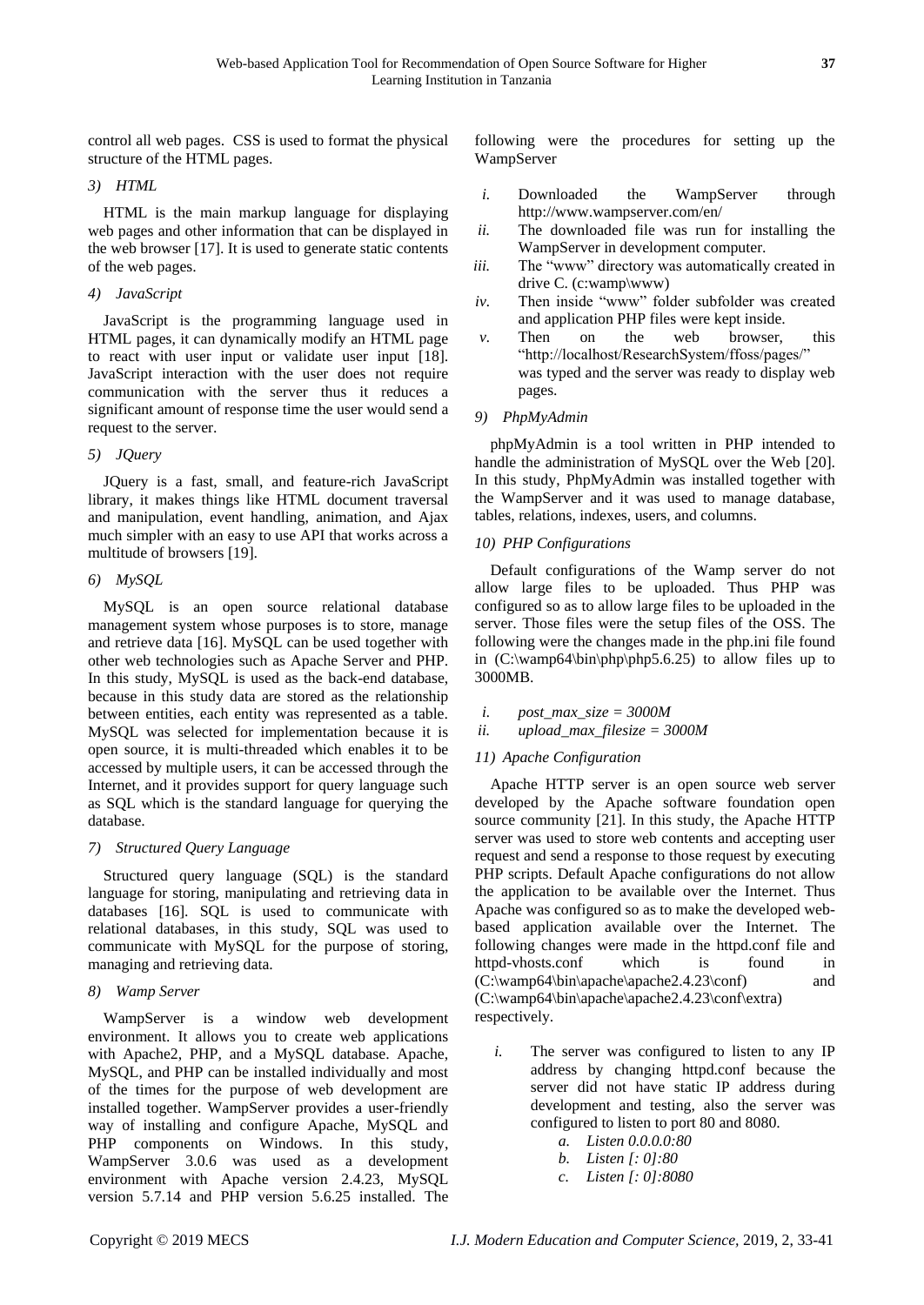*ii.* The server was configured to be accessible by any IP address using the following configurations in the httpd-vhosts.conf file. This was done by replacing the line "Require local" with "Require all granted"

## V. WEB-BASED APPLICATION FUNCTIONALITIES

The application functionalities were implemented using the web technologies discussed in the previous section. Users refer to students, academicians, system administrators and lab scientists or any member of HLIs.

## *A. User Registration*

Users are allowed to use the application with or without registration, the difference is that registered users benefit with more application services. During registration, users are required to provide various information including email and academic area of specialization. The email is verified and used for receiving notification and academic area of specialization was used for recommendation purposes.

## *B. OSS Uploading*

The application gives privilege to administrator and other users to upload the OSS. They are required to provide important information about the OSS that included a link to the official website, academic area of use, supported operating system (OS), key features and description. The academic area of use is used for recommendation purposes.

## *C. User commenting and Rating*

Users are given the ability to comment and rate the OSS after use to help other users of the OSS. The application computes the average rating value (ARV) of each OSS, and it is used to rank the OSS during computations of recommendations.

## *D. OSS Recommendations*

OSS recommendations is the main functionality of this application. The academic area of specialization of the user, the academic area of use of the OSS and the ARV is used in the computation in recommendation functions. Three recommendation approaches were used in the application as discussed below.

- *1)* Content-based approach: The application recommends OSS to the active user that are in the same academic area of use as those OSS that user liked in the past. The OSS are then sorted based on the ARV. Fig.3 presents the algorithm using the flowchart.
- *2)* Demographic approach: The application recommends OSS to the active user when user's academic area of specialization is similar to the OSS academic area of use. The OSS are then sorted based on the ARV. Fig.4 presents the algorithm using the flow chart.

*3)* Collaborative filtering approach: The application recommends OSS to the active user based on which OSS other users from a similar academic area from specialization have liked in the past. The OSS is then sorted based on the ARV. Fig.5 presents the algorithm using the flowchart.

The three approaches used for recommendations make the application a hybrid recommender application because it uses more than one recommendation approach to recommend OSS to the active users. Further, the application sends a notification to the user when they have a new OSS recommendation.



Fig.3. Content-based Approach Algorithm



Fig.4. Demographic Approach Algorithm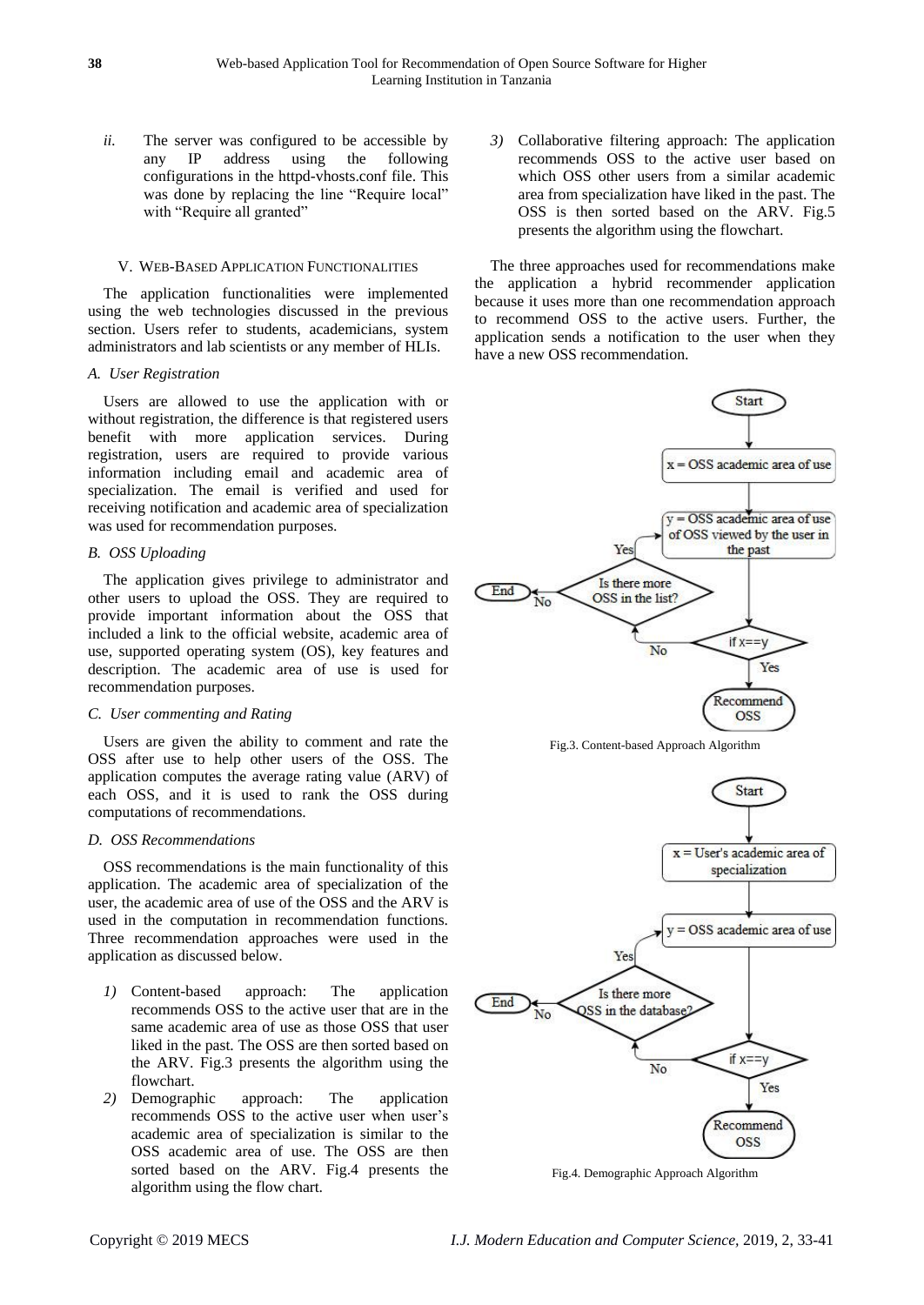

Fig.5. Collaborative Filtering Approach Algorithm

## VI. THE DEVELOPED WEB-BASED APPLICATION

This section presents some of the functionalities of the developed web-based application. The application provides recommendations of OSS in most of the academic areas of specialization available in Tanzania.

#### *A. Application Homepage*

The homepage of the application is accessible to both registered and unregistered users. The homepage displays the OSS designed for academic purposes and provides links to download and view more details about the OSS such as a description, manual, other users' reviews and ARV of the OSS. Further, the page provides a dashboard that enables users to browse OSS from different academic area of use.

The homepage also provides links to login and registration pages. During registration, a user must provide a valid email address that has to be verified through a link that will be sent to the user' email address provided. The user will set a password that is hashed using an md5 hash, during login user must provide an email address as the username and the password. Fig.6 shows the application homepage.

# *B. OSS Notification*

The application is implemented to send a notification to users. The user is allowed to select OSS academic area of use to receive notification. Whenever new OSS is uploaded by other users in any of the selected academic area of use, notification will be sent to the user's email address. Fig.7. show one of the notifications sent to the user's email.

#### *C. OSS Recommendations*

The application provides OSS recommendation to the users as a result of the implementation of recommendation algorithms. The recommendation approaches discussed in section V of this paper were implemented and the OSS are recommended to the users. The dashboard of the user's page shows a summary of the number of OSS recommended to the user, also the right section of the same page shows a list of the OSS recommended to the user. Fig.8 shows example on how the application recommended OSS to one of the users.

| <b>W</b> FFOSS Application                                                                                                                                         | $\times$<br>$+$ |                                                               |      |                                                                   |      |                     |                                    |                              |                 |                              |         |  |
|--------------------------------------------------------------------------------------------------------------------------------------------------------------------|-----------------|---------------------------------------------------------------|------|-------------------------------------------------------------------|------|---------------------|------------------------------------|------------------------------|-----------------|------------------------------|---------|--|
| <b>1</b> localhost/ResearchSystem/ffoss/pages/<br>c<br>Getting Started N Imported From Firefc M Suggested Sites A Bookmarks CIK ODK Aggregate O App Engine Dashbor |                 |                                                               |      |                                                                   |      |                     | Q ☆                                | 25<br>Q                      | $(1+$<br>$\sim$ |                              |         |  |
| <b>III</b> Apps<br>$\Box$                                                                                                                                          |                 |                                                               |      |                                                                   |      | <b>D</b> ODK Build  | Watch Den of Thieve                |                              | 35              | Other bookmarks              |         |  |
| FFOSS Recommendation Application                                                                                                                                   |                 |                                                               |      |                                                                   |      |                     |                                    |                              |                 | Login/Register Here & -      |         |  |
| d'à Brovese                                                                                                                                                        |                 |                                                               |      |                                                                   |      |                     |                                    |                              |                 |                              |         |  |
| Area of Specialization                                                                                                                                             |                 | <b>Popular Categories</b>                                     |      |                                                                   |      |                     |                                    |                              |                 |                              |         |  |
| <b>S</b> Operating System                                                                                                                                          | $\leq$          |                                                               |      |                                                                   |      |                     |                                    |                              |                 |                              |         |  |
|                                                                                                                                                                    | 1st             | 22<br>Computer Science<br>2 <sup>nd</sup>                     |      | 18<br>3rd<br>Data Analysis                                        |      | 15<br>Mathematics   |                                    | 4 <sup>th</sup>              |                 | 10<br><b>Document Writer</b> |         |  |
|                                                                                                                                                                    | View            | $\circ$                                                       | View | $\circ$                                                           | View |                     | $\circ$                            | View                         |                 |                              | $\circ$ |  |
|                                                                                                                                                                    |                 | Most viewed Software                                          |      |                                                                   |      |                     |                                    | A Most Downloaded Software   |                 |                              |         |  |
|                                                                                                                                                                    | Show            | v entries<br>10<br>Search:                                    |      |                                                                   |      |                     | Search:<br>10<br>v entries<br>Show |                              |                 |                              |         |  |
|                                                                                                                                                                    | Image           | Name of the software<br>$\sim$                                |      | $-$ Area<br>$\sim$                                                |      | Action<br>in del    |                                    |                              |                 | Total                        |         |  |
|                                                                                                                                                                    | z               | Zotero Windows                                                |      | Reference Management                                              |      | $\bullet$ $\bullet$ | Image                              | Name of the software         |                 | Downloads                    |         |  |
|                                                                                                                                                                    | z               | Zotero Linux x86                                              |      | Reference Management                                              |      | $\bullet$ $\bullet$ | <b>Allie</b>                       | <b>SOFA Statistics MacOS</b> |                 | з                            |         |  |
|                                                                                                                                                                    | $\bullet$       | Wamp Server x64<br>$\mathbf{d}$<br>Visual Studio Code Windows |      | $\bullet$<br>Systems Development<br>$\bullet$<br>Computer Science |      |                     | <b>R</b>                           | R Programming                | $\mathbf{I}$    |                              |         |  |
|                                                                                                                                                                    |                 |                                                               |      |                                                                   |      |                     | Ø                                  | QGIS Windows x86-64          |                 | 1                            |         |  |
|                                                                                                                                                                    | 蝶               | TightVNC Windows x86                                          |      | Remote Desktop Control                                            |      | $\bullet$           | 國                                  | LibreOffice Linux x86-64_rpm |                 | $\overline{1}$               |         |  |

Fig.6. Developed Application Homepage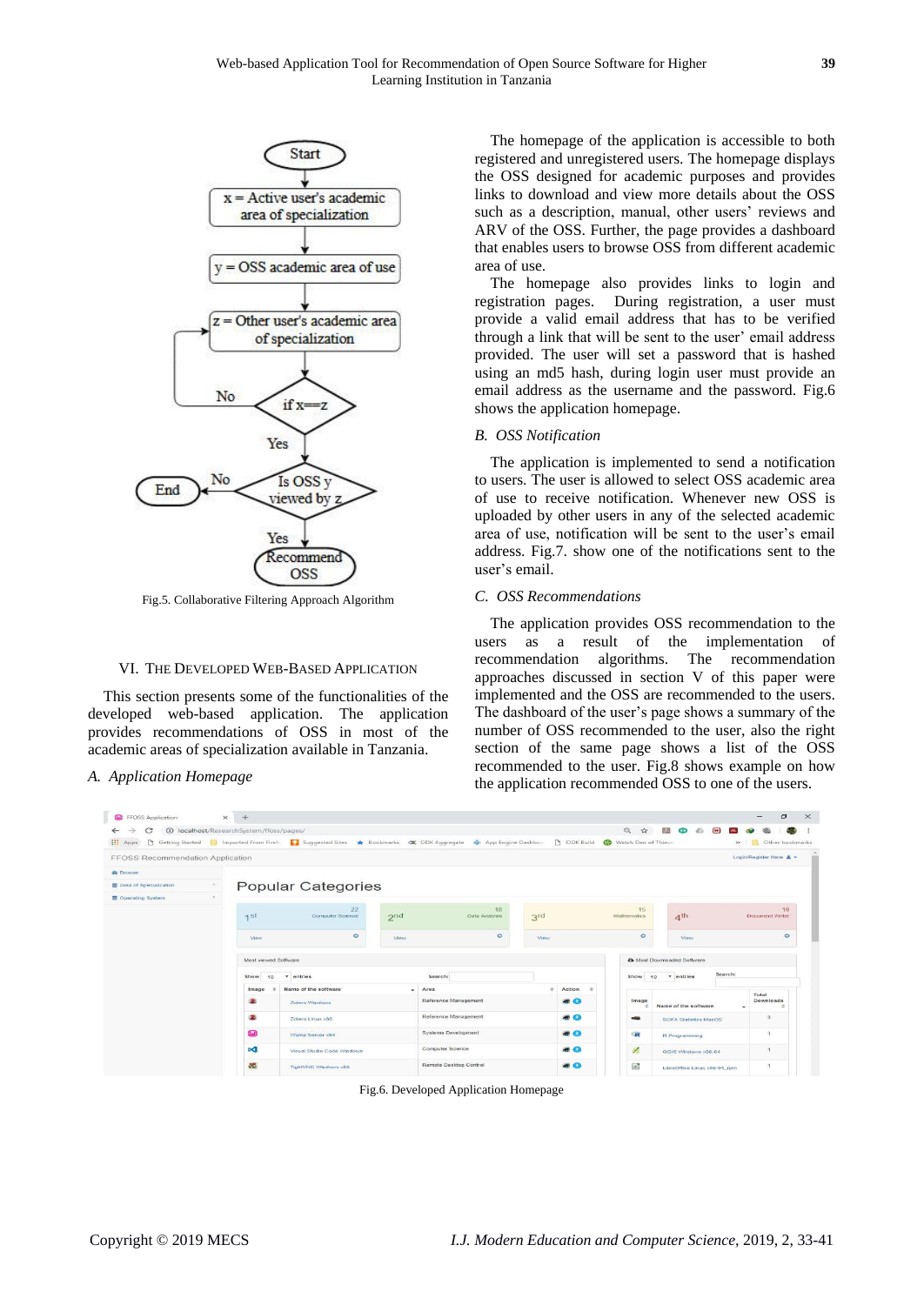

Fig.7. OSS Notification Sent through User's Email



Fig.8. OSS Recommendations

### VII. DISCUSSION

A number of OSS tools to be used for academic purposes were identified, majority of them fall in these areas of use; data analysis, computer science, electronics, telecommunications, software development, network administration, mathematics, document reader and writer, mobile application development, mechanical engineering, image editors, computer drawings, web browser, geographical information systems, accounting, language management and reference management systems. These areas of use are the basis of recommendations provided by the developed application. The number of OSS recommended to the user depends on the recommendation algorithms. Each recommendation algorithm provides advantages but also has disadvantages that are solved by another. For example, the demographic approach cannot provide recommendations of OSS that are viewed by other users or OSS that are in the same area of use as those active user has used in the past, but these disadvantages are achieved by collaborative filtering approach and content-based approaches respectively. Basically, OSS that could not fit in one algorithm criteria may fit in the other. Eventually, this provides a large number of OSS recommended to the active user. This study suggests that hybrid recommender systems are more efficient and reliable in providing recommendations to users than normal recommender systems.

## VIII. CONCLUSION

In this study we aimed at improving the adoption of OSS in Tanzanian HLIs through enhancement of individual awareness on the existing OSS designed for academic purposes using the recommendation approaches i.e. content-based, demographic and collaborative filtering. In our study, we nevertheless assessed the level of awareness of various people from HLIs on existing OSS that are designed for academic purposes and the software that are currently used in HLIs. The study, besides these, it explored OSS that can be alternative to currently used software, and more useful OSS that can fit for educational purposes from OSS vendors and other online platforms. Many OSS designed for the academic purpose were found and categorised according to their academic area of use. Eventually, a web-based application tool for the recommendation of OSS was developed by considering the existing situation found during the survey in HLIs. The OSS designed for academic purposes that were found and categorised were uploaded to the application's database and served as a foundation of OSS recommendations. Additionally, the study reviewed and selected proper web technologies that were used for the implementation of application functionalities. The three recommendation algorithms were developed using the web technologies to serve the purpose of recommending OSS designed for academic purposes to the HLIs.

The developed web-based application using the recommendation algorithms is able to; provide recommendations to both registered and unregistered users, send notification about new OSS recommendation through user's email, allow users to share OSS designed for academic purposes with another user through uploading function, allows the user to view and download the OSS and leave their feedbacks.

The ability to recommend OSS designed for academic purposes to its users and send notification through the user's email whenever new OSS is uploaded is a unique feature when compared to similar online platforms.